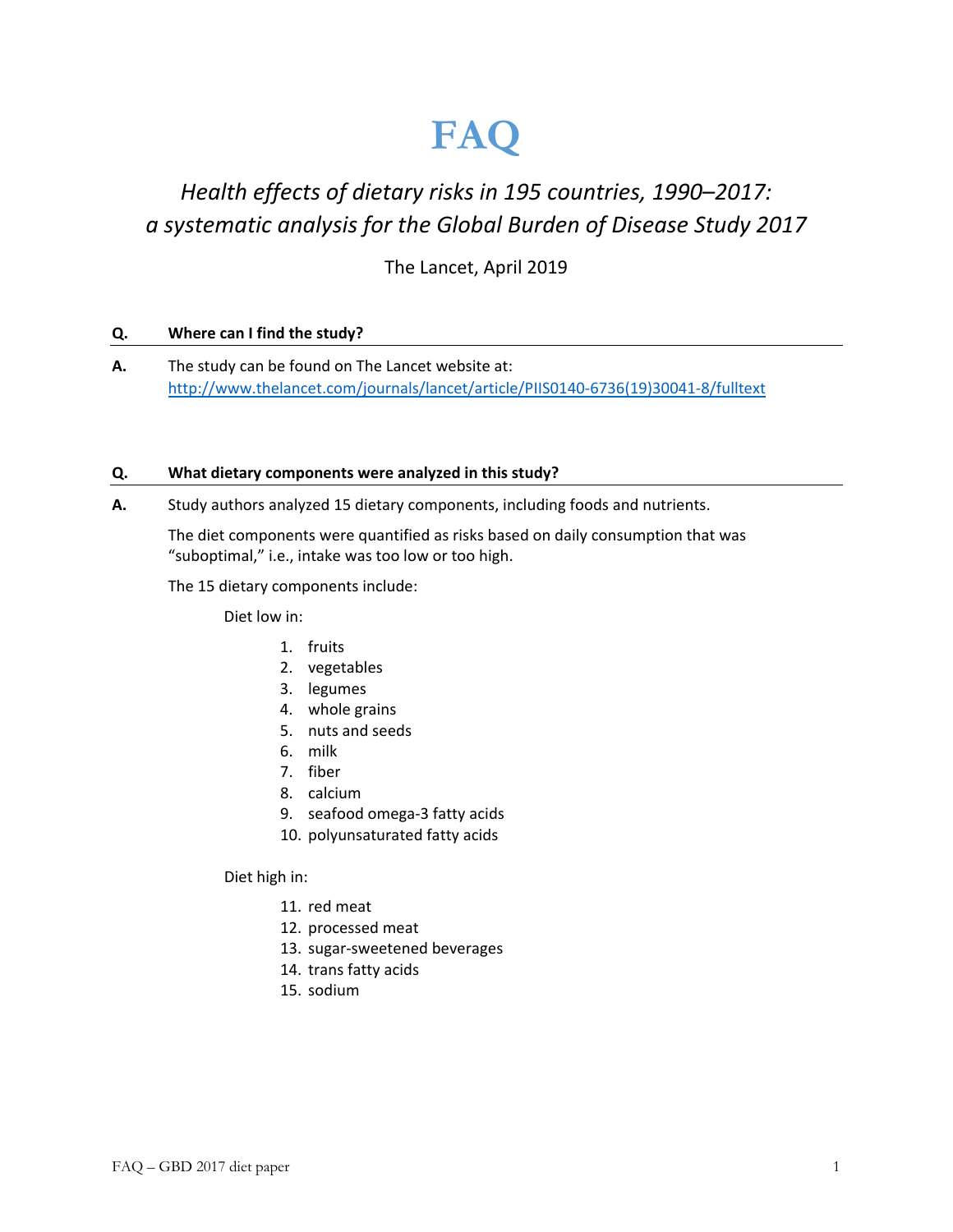#### **Q. Where can I find the definitions for each of the dietary components?**

**A.** See the table on page 3 of the manuscript for full definitions for each dietary risk factor.

Please note the following:

- − Fruits this category excludes *all* fruit juices (100% or otherwise)
- − Vegetables this category excludes pickled vegetables and starchy vegetables (e.g., potatoes, corn); legumes (e.g., peas) were also excluded as they were analyzed in a separate "diet low in legumes" category; tomatoes were considered vegetables for this analysis
- − Milk this category includes non-fat, low-fat, and full-fat milk (cow, goat, etc.); however, soy milk, almond milk, and other plant derivatives were excluded
- − Calcium this category includes calcium from all sources, both dairy products (milk, yogurt, and cheese) and non-dairy products (e.g., broccoli, cabbage); however, dietary calcium from supplements was excluded
- − Red meat this category excludes poultry, fish, eggs, and *all* processed meats
- Processed meat this category includes any type of meat (not just red meat) preserved by smoking, curing, or salting, or meat to which chemical preservatives have been added
- − Sugar-sweetened beverages "sugar-sweetened" beverages are defined as beverages having 50 calories per 8-ounce serving; this category excludes 100% fruit and vegetable juices but includes fruit and vegetable juices which are less than 100%
- − Fiber this category includes fruits, vegetables, grains, legumes, and pulses (e.g., lentils, chickpeas)
- − Seafood omega-3 fatty acids includes EPA (eicosapentaenoic acid) and DHA (docosahexaenoic acid); EPA and DHA are polyunsaturated fatty acids found in the flesh of cold-water fish (tuna, salmon, mackerel, herring, halibut, cod liver, whale and seal blubber).

#### **Q. What is "optimal" dietary intake?**

A. "Optimal" dietary intake is the level of consumption associated with the lowest risk of mortality from each related disease. For example, for fruits, the optimal dietary intake is 250 grams or more of fruit per day. This amount is associated with the lowest risk of mortality from each disease related to low fruit intake.

Therefore, intake of *less* than 250 grams of fruit per day is considered suboptimal intake and considered a "diet low in fruits." It places one at an increased risk of mortality and morbidity from a number of diseases.

| Dietary risk               | Suboptimal intake (average consumption per day) |
|----------------------------|-------------------------------------------------|
| Diet low in fruits         | Less than 250 grams                             |
| Diet low in vegetables     | Less than 360 grams                             |
| Diet low in legumes        | Less than 60 grams                              |
| Diet low in whole grains   | Less than 125 grams                             |
| Diet low in nuts and seeds | Less than 20.5 grams                            |
| Diet low in milk           | Less than 435 grams (12.3 oz.)                  |

Below is suboptimal consumption for each dietary component: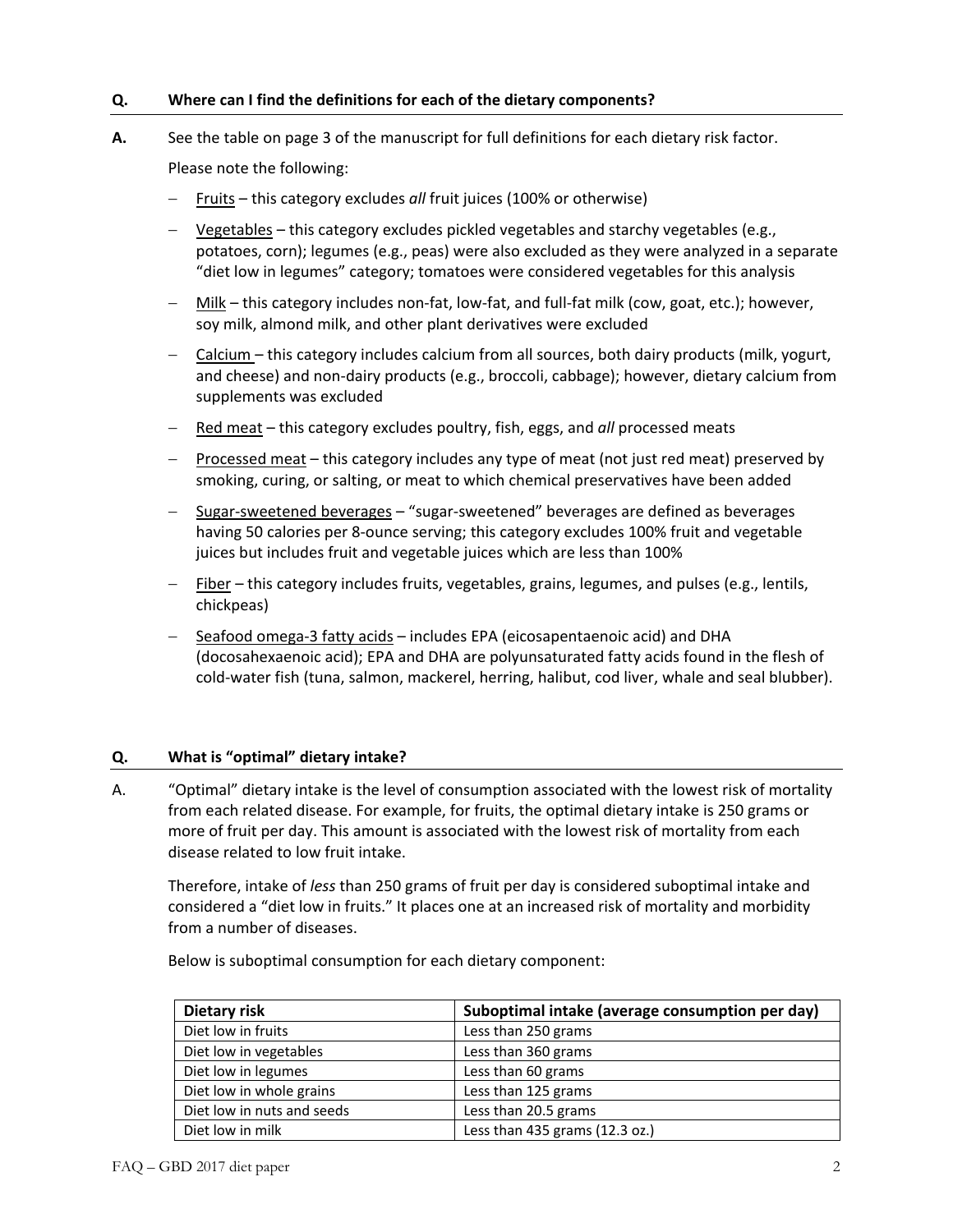| Diet low in fiber                       | Less than 23.5 grams                                       |  |  |  |  |  |  |
|-----------------------------------------|------------------------------------------------------------|--|--|--|--|--|--|
| Diet low in calcium                     | Less than 1.25 grams                                       |  |  |  |  |  |  |
| Diet low in seafood omega-3 fatty acids | Less than 250 milligrams                                   |  |  |  |  |  |  |
| Diet low in polyunsaturated fatty acids | Varies based on an individual's caloric intake (e.g., 2000 |  |  |  |  |  |  |
|                                         | calories); suboptimal intake is measured in terms of daily |  |  |  |  |  |  |
|                                         | energy intake, where energy from polyunsaturated fatty     |  |  |  |  |  |  |
|                                         | acids is less than 11% of total calories consumed          |  |  |  |  |  |  |
| Diet high in red meat                   | More than 22.5 grams                                       |  |  |  |  |  |  |
| Diet high in processed meat             | More than 2 grams                                          |  |  |  |  |  |  |
| Diet high in sugar-sweetened beverages  | More than 2.5 grams                                        |  |  |  |  |  |  |
|                                         | Varies based on an individual's caloric intake (e.g., 2000 |  |  |  |  |  |  |
| Diet high in trans fatty acids          | calories); suboptimal intake is measured in terms of daily |  |  |  |  |  |  |
|                                         | energy intake, where energy from trans fatty acids is      |  |  |  |  |  |  |
|                                         | more than 0.5% of total calories consumed                  |  |  |  |  |  |  |
|                                         | Excessive intake is measured in terms of urinary sodium,   |  |  |  |  |  |  |
| Diet high in sodium                     | where the 24-hour urinary sodium is more than 3 grams      |  |  |  |  |  |  |

#### **Q. What diseases were evaluated in this analysis?**

**A.** Researchers evaluated evidence showing a causal relationship between dietary habits and chronic non-communicable diseases.

Here is a list of the diseases analyzed in relation to each dietary component:

| Cardiovascular diseases                 |   |                         |                 |                    |   |                                            |                     |                      |                    |   |                                   |                                        |               |                       |
|-----------------------------------------|---|-------------------------|-----------------|--------------------|---|--------------------------------------------|---------------------|----------------------|--------------------|---|-----------------------------------|----------------------------------------|---------------|-----------------------|
| Cancers                                 |   |                         |                 |                    |   |                                            |                     |                      |                    |   |                                   |                                        |               |                       |
| Other non-communicable diseases         |   |                         |                 |                    |   |                                            |                     |                      |                    |   |                                   |                                        |               |                       |
|                                         |   |                         |                 |                    |   |                                            |                     |                      |                    |   |                                   |                                        |               |                       |
|                                         |   |                         |                 |                    |   |                                            |                     |                      |                    |   |                                   |                                        |               |                       |
|                                         |   |                         |                 |                    |   |                                            |                     |                      |                    |   |                                   |                                        |               |                       |
|                                         |   |                         |                 |                    |   |                                            |                     |                      |                    |   |                                   |                                        |               |                       |
|                                         |   | Isolemic heart disease. | Ischemic Stocke | Henorita Microsoft |   | Library of Grand Capital<br>Nasopra Campas | Other branch Career | España despois de la | (application City) |   | Tracked book to the United States | Colonato de Catalogas<br>Stomach Ganca | Diabetes Meel | Chonic Kota orientale |
| Low dietary intake                      |   |                         |                 |                    |   |                                            |                     |                      |                    |   |                                   |                                        |               |                       |
| Diet low in fruits                      | X | X                       |                 | X                  | X | X                                          | X                   | $\mathsf{x}$         | X                  |   |                                   | X                                      |               |                       |
| Diet low in vegetables                  | X | X                       | X               |                    |   |                                            | X                   |                      |                    |   |                                   |                                        |               |                       |
| Diet low in legumes                     | X |                         |                 |                    |   |                                            |                     |                      |                    |   |                                   |                                        |               |                       |
| Diet low in whole grains                | X | X                       | X               |                    |   |                                            |                     |                      |                    |   |                                   | X                                      |               |                       |
| Diet low in nuts and seeds              | X |                         |                 |                    |   |                                            |                     |                      |                    |   |                                   | X                                      |               |                       |
| Diet low in milk                        |   |                         |                 |                    |   |                                            |                     |                      |                    | X |                                   |                                        |               |                       |
| Diet low in fiber                       | X |                         |                 |                    |   |                                            |                     |                      |                    | X |                                   |                                        |               |                       |
| Diet low in calcium                     |   |                         |                 |                    |   |                                            |                     |                      |                    | X |                                   |                                        |               |                       |
| Diet low in seafood omega-3 fatty acids | X |                         |                 |                    |   |                                            |                     |                      |                    |   |                                   |                                        |               |                       |
| Diet low in polyunsaturated fatty acids | X |                         |                 |                    |   |                                            |                     |                      |                    |   |                                   |                                        |               |                       |
| High dietary intake                     |   |                         |                 |                    |   |                                            |                     |                      |                    |   |                                   |                                        |               |                       |
| Diet high in red meat                   |   |                         |                 |                    |   |                                            |                     |                      |                    | X |                                   | X                                      |               |                       |
| Diet high in processed meat             | X |                         |                 |                    |   |                                            |                     |                      |                    | X |                                   | X                                      |               |                       |
| Diet high in sugar-sweetened beverages  | X |                         |                 |                    |   |                                            |                     |                      |                    |   |                                   | X                                      |               |                       |
| Diet high in trans fatty acids          | X |                         |                 |                    |   |                                            |                     |                      |                    |   |                                   |                                        |               |                       |
| Diet high in sodium                     | X | X                       | X               |                    |   |                                            |                     |                      |                    |   | X                                 |                                        | X             |                       |

\*Note: For sodium, researchers analyzed the relationship between sodium and stomach cancer, which is independent of changes in systolic blood pressure. They also analyzed the relationship between urinary